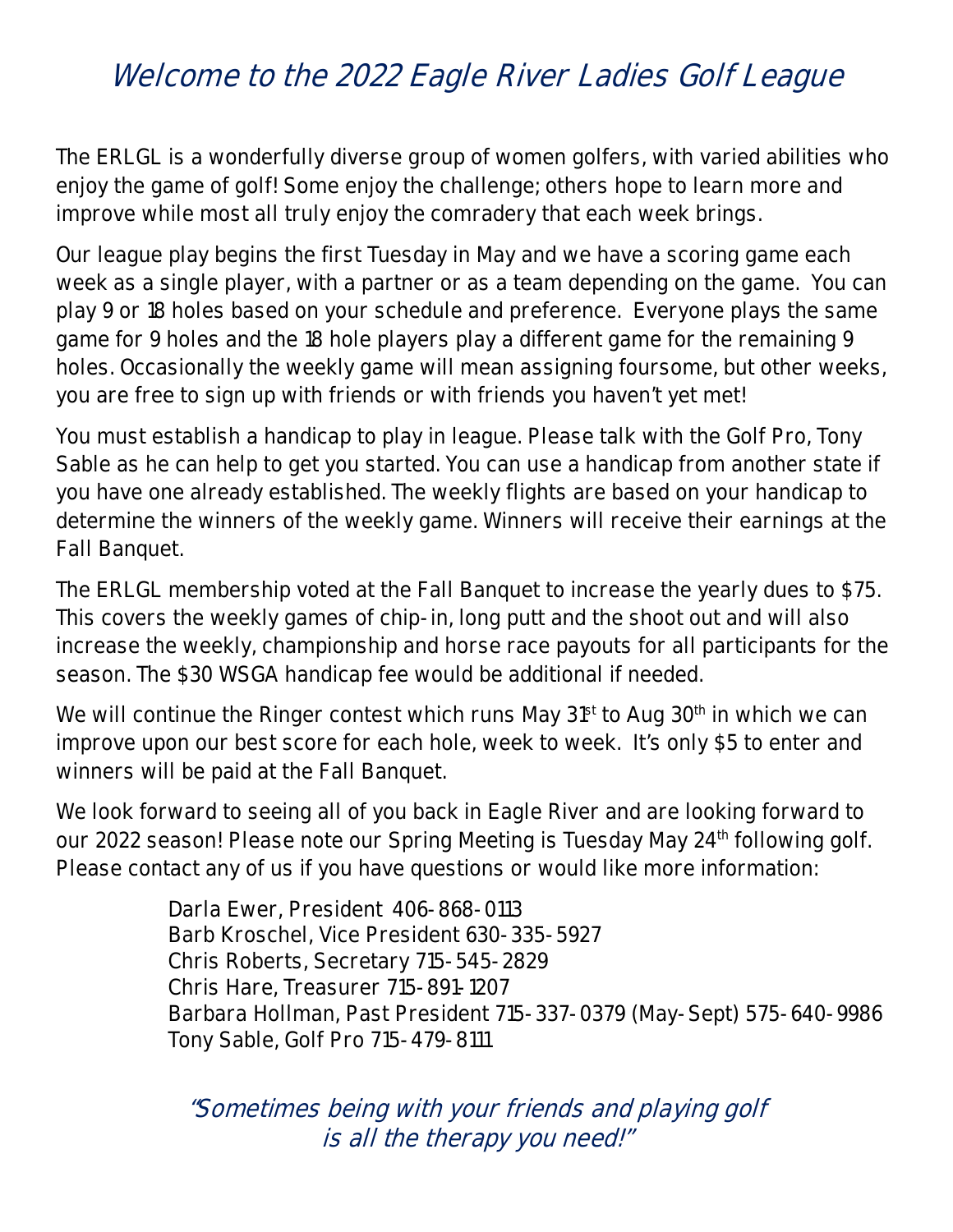## 2022 Schedule of Games Eagle River Ladies Golf League

| May 3rd                | <b>LOW NET</b>                                                   |  |  |
|------------------------|------------------------------------------------------------------|--|--|
| May 10 <sup>th</sup>   | <b>INDIVIDUAL TIN WHISTLE</b>                                    |  |  |
| May 17th               | <b>TEAM WALTZ (4 PERSON TEAM)</b>                                |  |  |
| May 24th               | 4PM SHOTGUN SCRAMBLE/6:30 SPRING GENERAL MEETING                 |  |  |
| May 31st               | <b>LOW GROSS/LOW NET</b><br><b>RINGER BEGINS&gt;&gt;&gt;&gt;</b> |  |  |
| June 7 <sup>th</sup>   | PARTNER BEST NET BALL PER HOLE                                   |  |  |
| June 14th              | <b>LOW PUTTS</b>                                                 |  |  |
| June 21st              | MEMBER/GUEST 3PM CLINIC 4PM SHOTGUN SCRAMBLE                     |  |  |
| June 28 <sup>th</sup>  | <b>BRIDGEMAN (4 PERSON TEAM)</b>                                 |  |  |
| July 5 <sup>th</sup>   | <b>LOW NET</b>                                                   |  |  |
| July 12 <sup>th</sup>  | PARTNER COMBINED NET SCORE                                       |  |  |
| July 19th              | <b>THROW OUT YOUR TWO HIGHEST SCORES</b>                         |  |  |
| July 26th              | SHAMBLE (4 PERSON 18 & 9 HOLE TEE TIMES)                         |  |  |
| August 2 <sup>nd</sup> | LUCKY "7"                                                        |  |  |
| August 9th             | <b>INDIVIDUAL TIN WHISTLE</b>                                    |  |  |
| August 16th            | <b>LEAGUE CHAMPIONSHIP - ROUND 1</b>                             |  |  |
| August 23rd            | <b>LEAGUE CHAMPIONSHIP - FINAL ROUND</b>                         |  |  |
| August 30th            | RAIN DATE CHAMPIONSHIP OR LOW PUTTS RINGER ENDS >>>>>>>>>        |  |  |
| September 6th          | 2:30PM SHOOTOUT/3:30PM SHOTGUN SCRAMBLE/6PM FALL MEETING         |  |  |
| September 13th         | <b>HORSE RACE 2 PM/BANQUET 6 PM</b>                              |  |  |

## **LEAGUE CHAMPIONSHIPS ARE NOT INCLUDED BELOW:**

**4 SCRAMBLES (4 PERSON), 9 INDIVIDUAL GAMES, 2 PARTNER GAMES, 2 TEAM GAMES (4 PERSON) AND 1 HORSE RACE – TOTAL OF 18 REGULAR SEASON GAMES** 

**DJE 1-9-22**